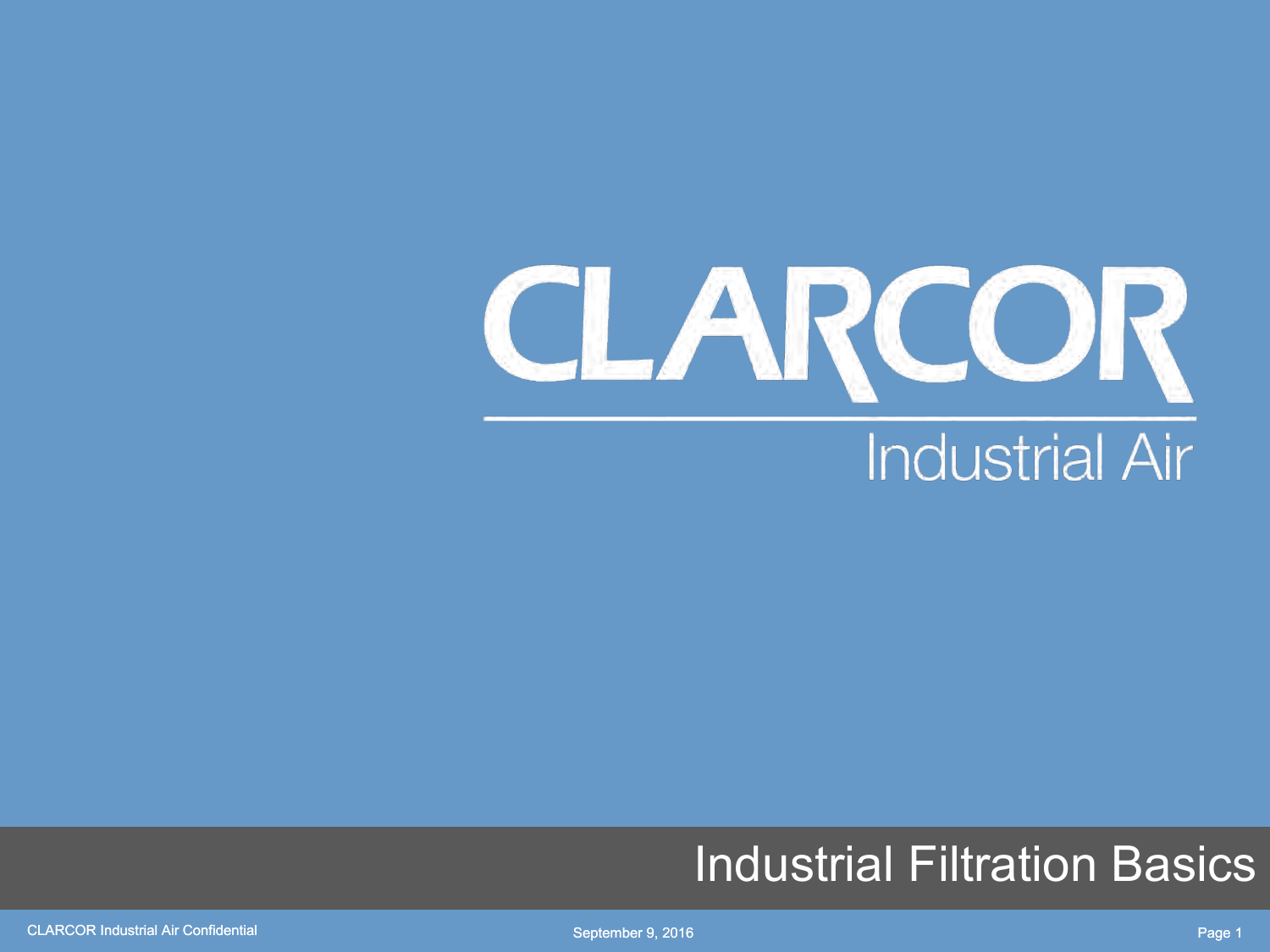

- CLARCOR Industrial Air is a technology oriented organization specializing in the design and manufacture of high performance filter elements and systems
- Well-established in the air filtration industry
	- − Comprised of 4 well-organized high functioning organizations
	- BHA, Altair, Clark Filter, United Air Specialists
- Advanced technology and innovation leader in the air filtration space
- Broad and profitable product portfolio

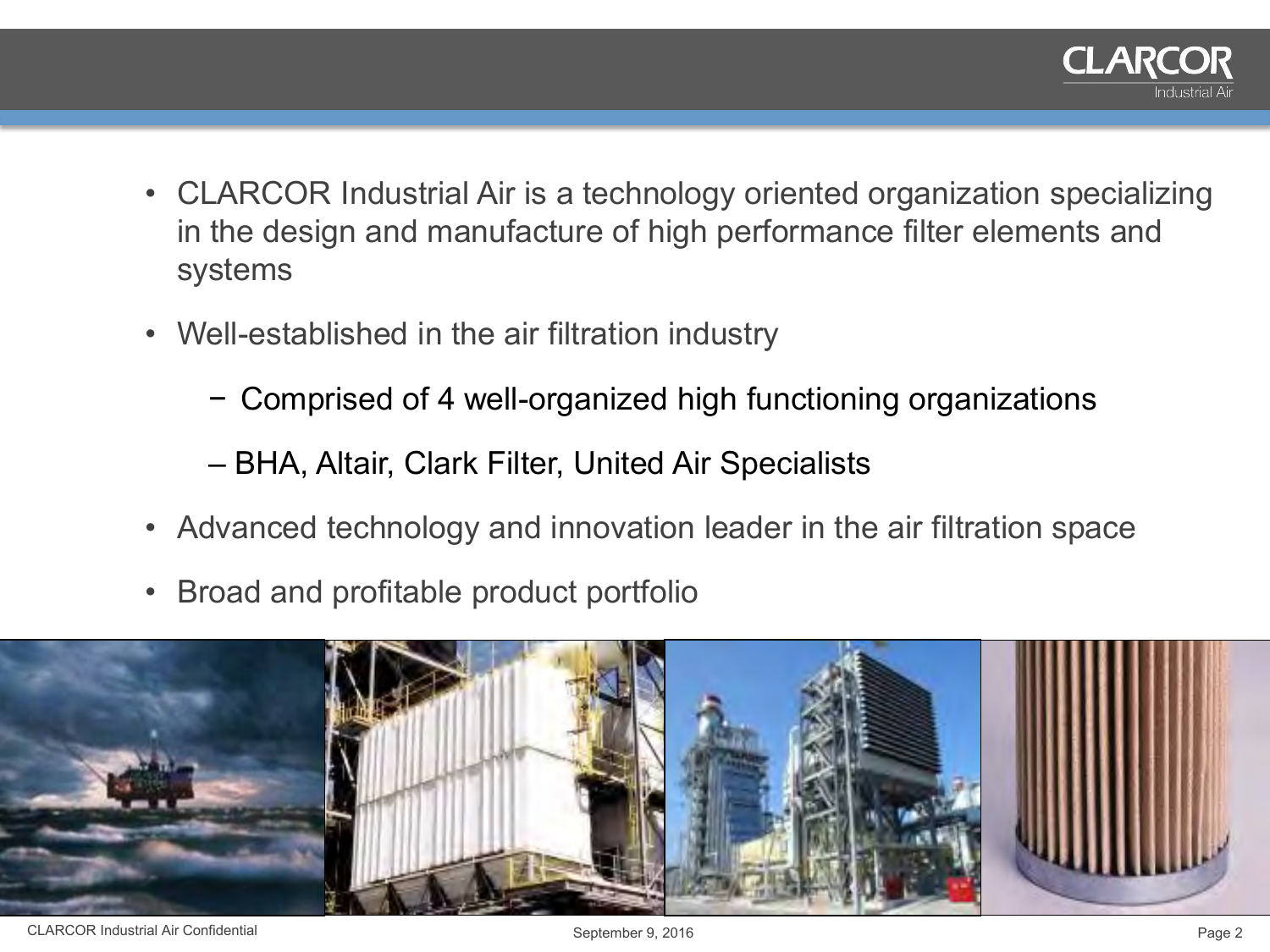#### Filtration Solutions



Gas Turbine Inlet systems and filters for Power Generation and Oil & Gas customers.



Baghouse / Cartridge filters and solutions for Industrial customers.



**CLARCOR** 

Specialty fabrics and microfiltration products.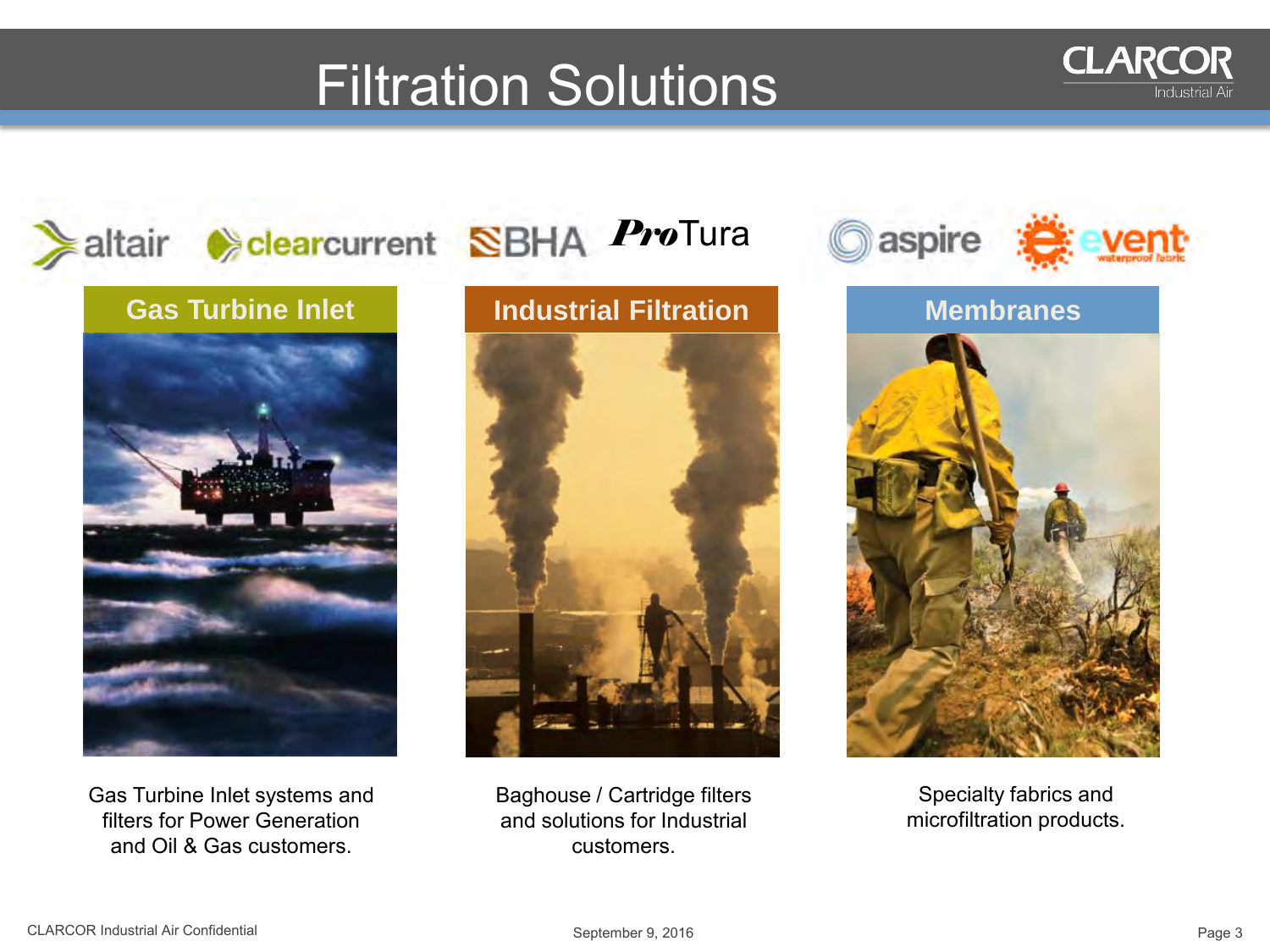#### Collector Locations



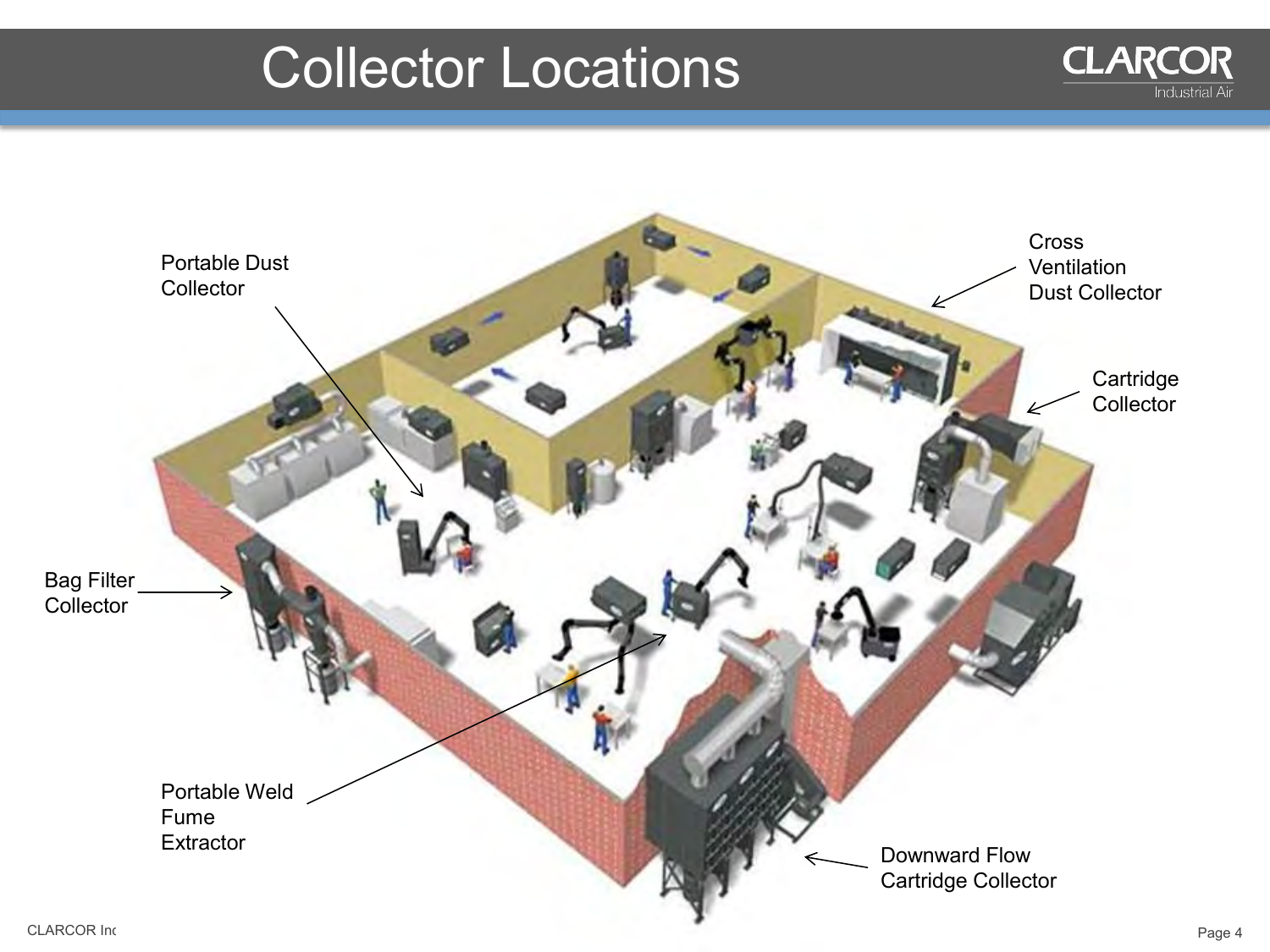#### Typical System



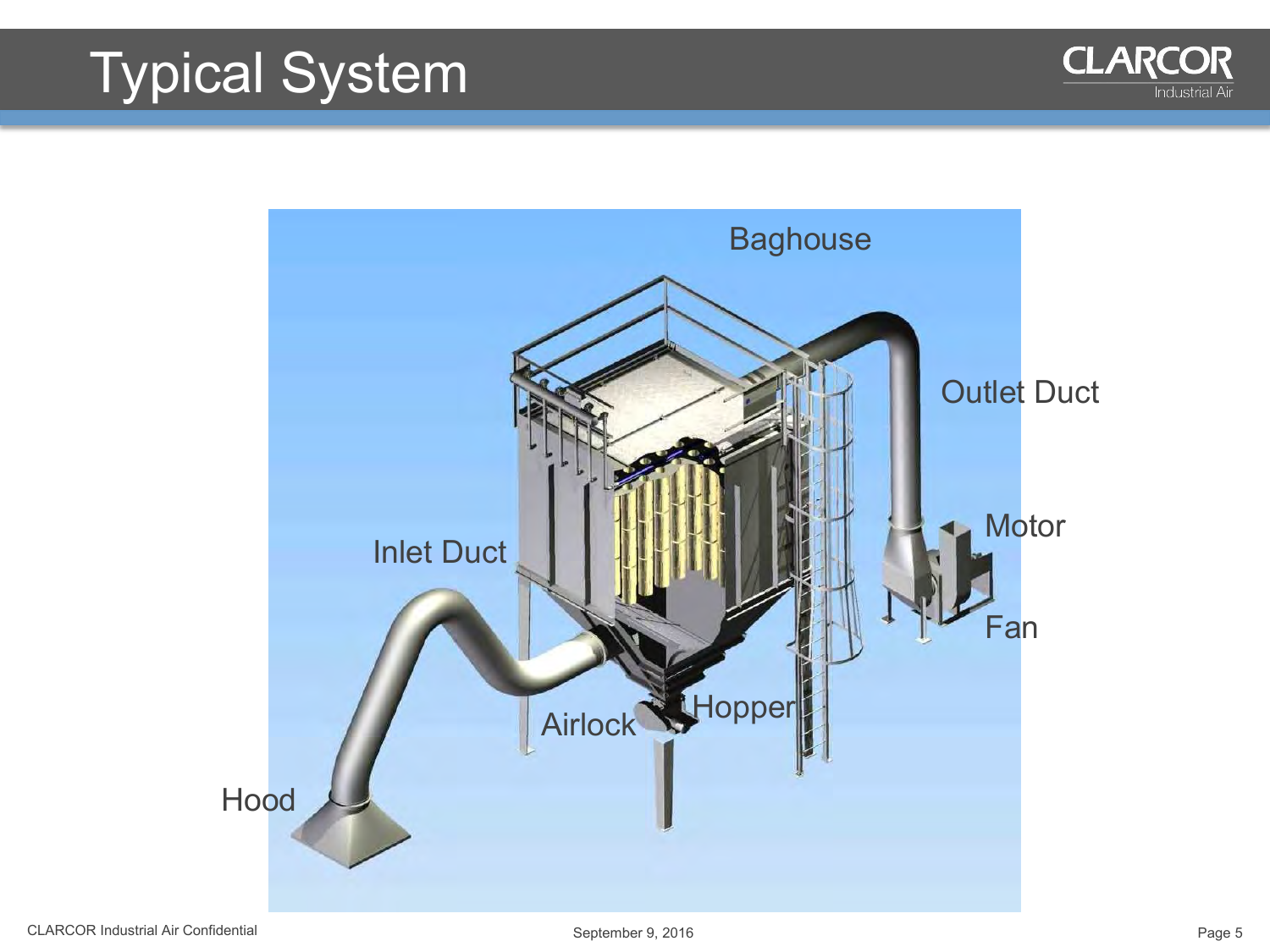#### Anatomy of a Cartridge Collector



**CLARCOR**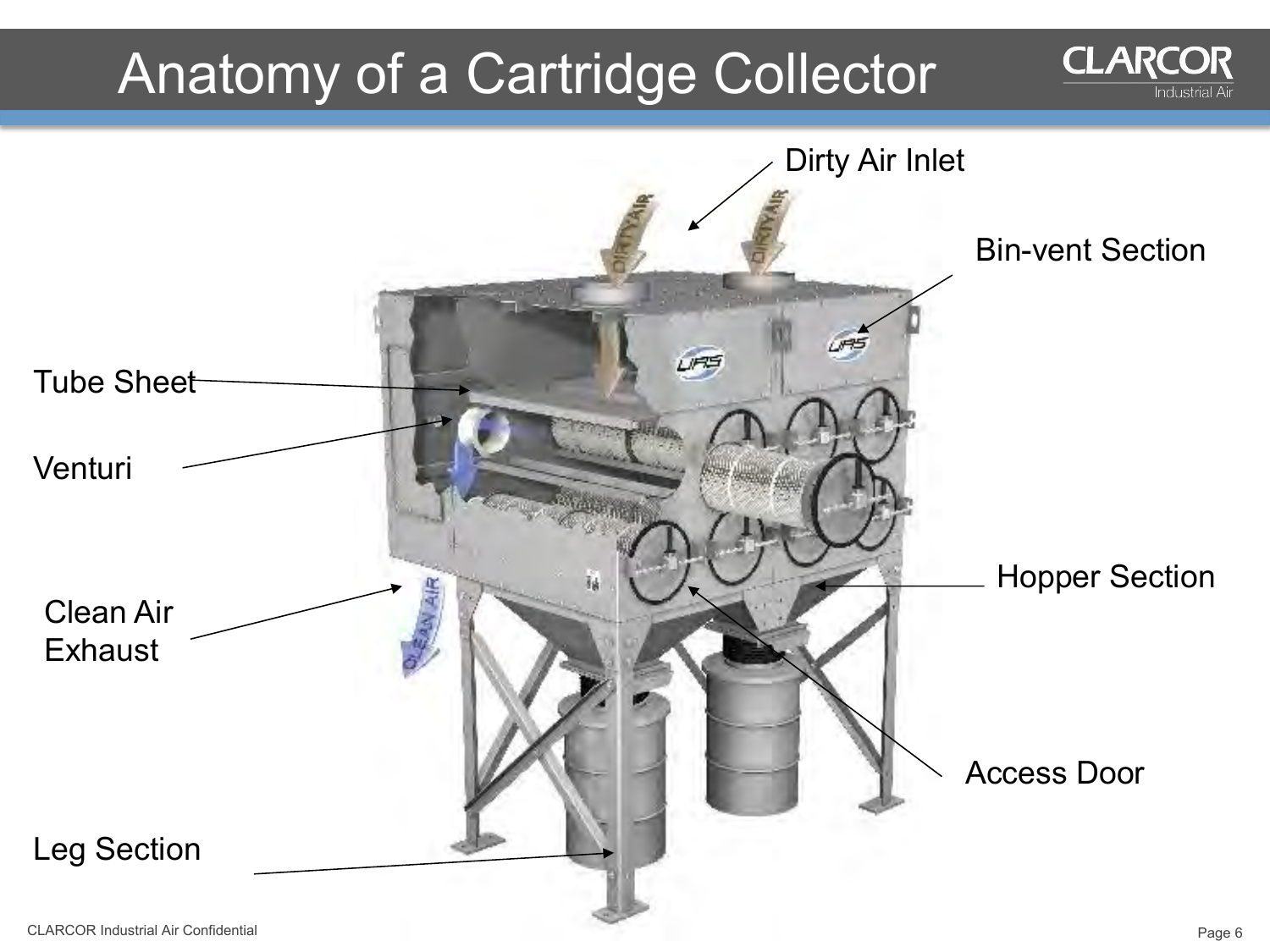### Filter types



**CLARCOR** 

 $\frac{1}{1}$ ndustrial Air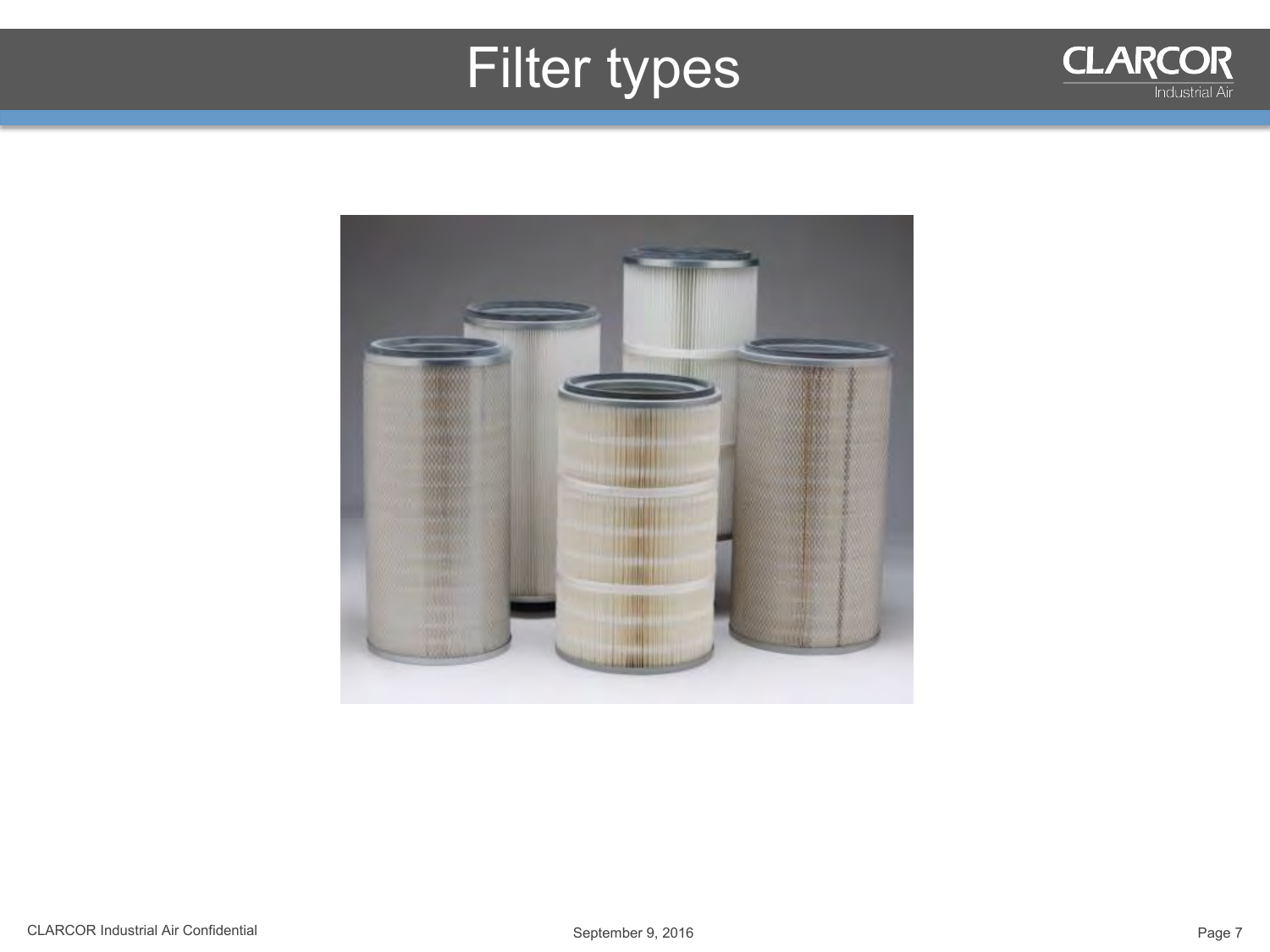## Media Efficiencies

**ASHRAE 52.2 MERV Rating** Minimum Efficiency Reporting Value  $\overline{\mathcal{A}}$  $\overline{a}$ Cellulose Sputtond Poly Polydess Ultrailed@ ProTuta@ Plent SB PTEE

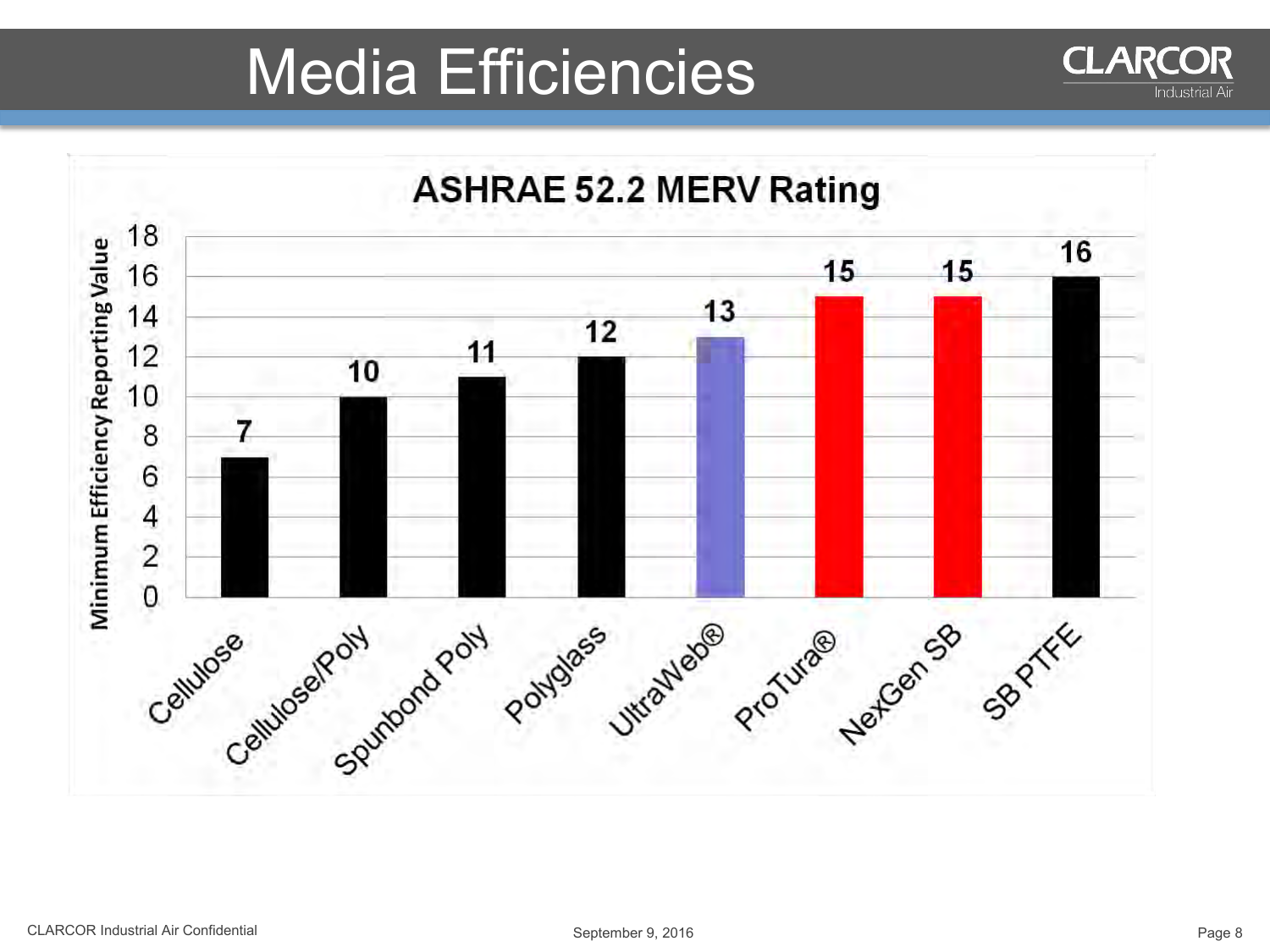## Depth Loading



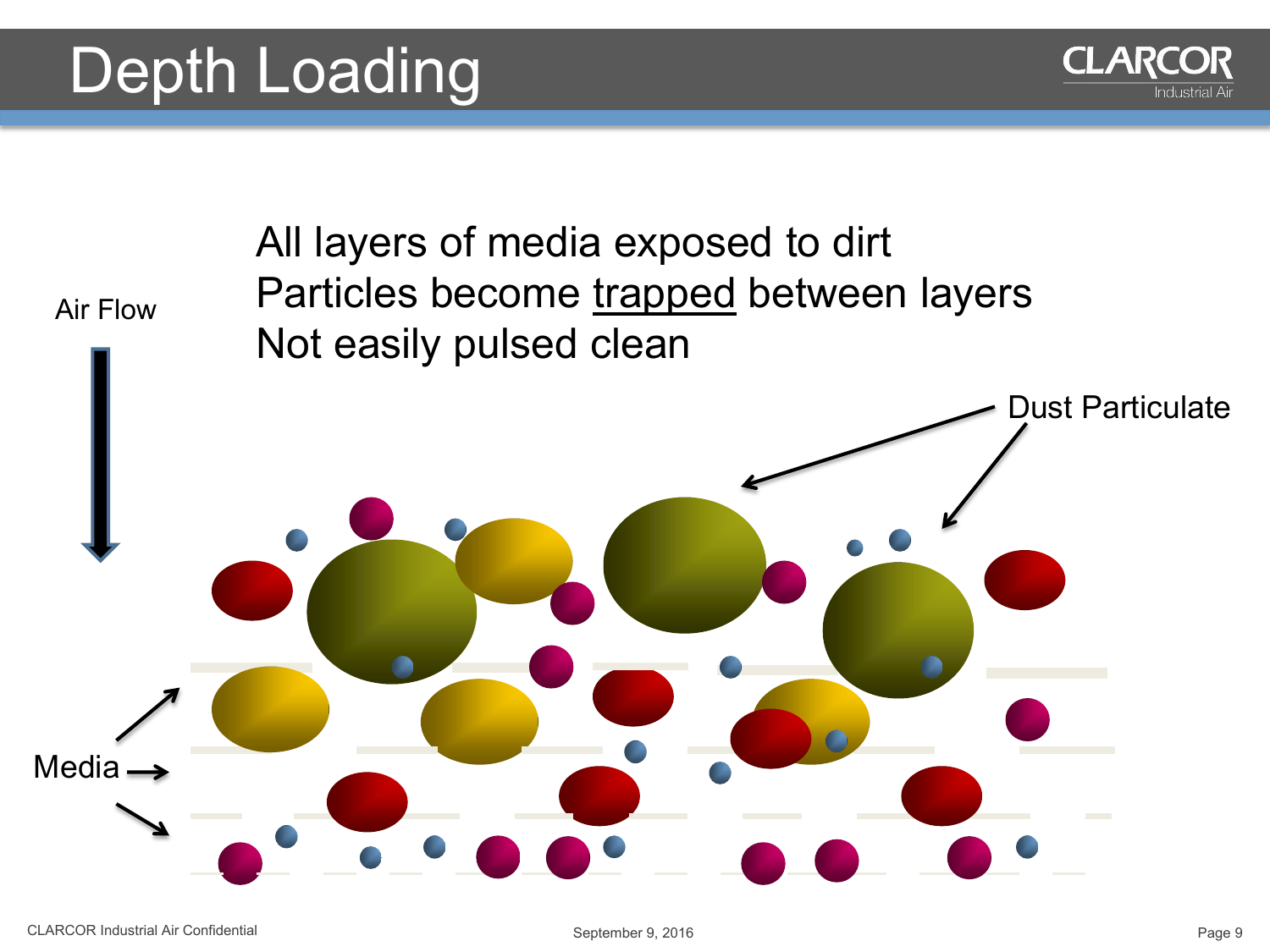## Surface Loading



**CLARCOR**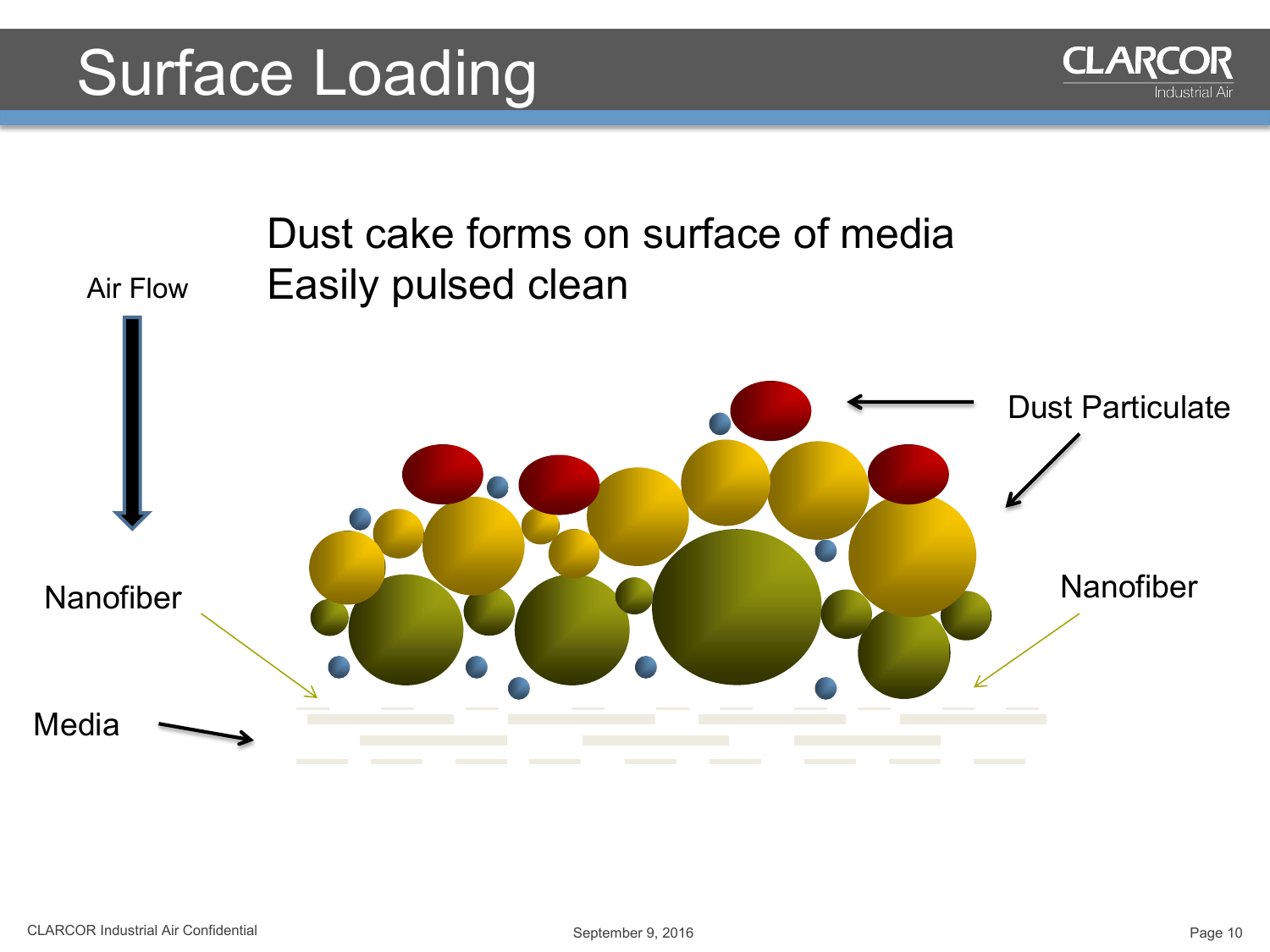#### Nanofibe**r** Technology

#### 600X SEM magnification 10,000X SEM magnification



**CLARCOR**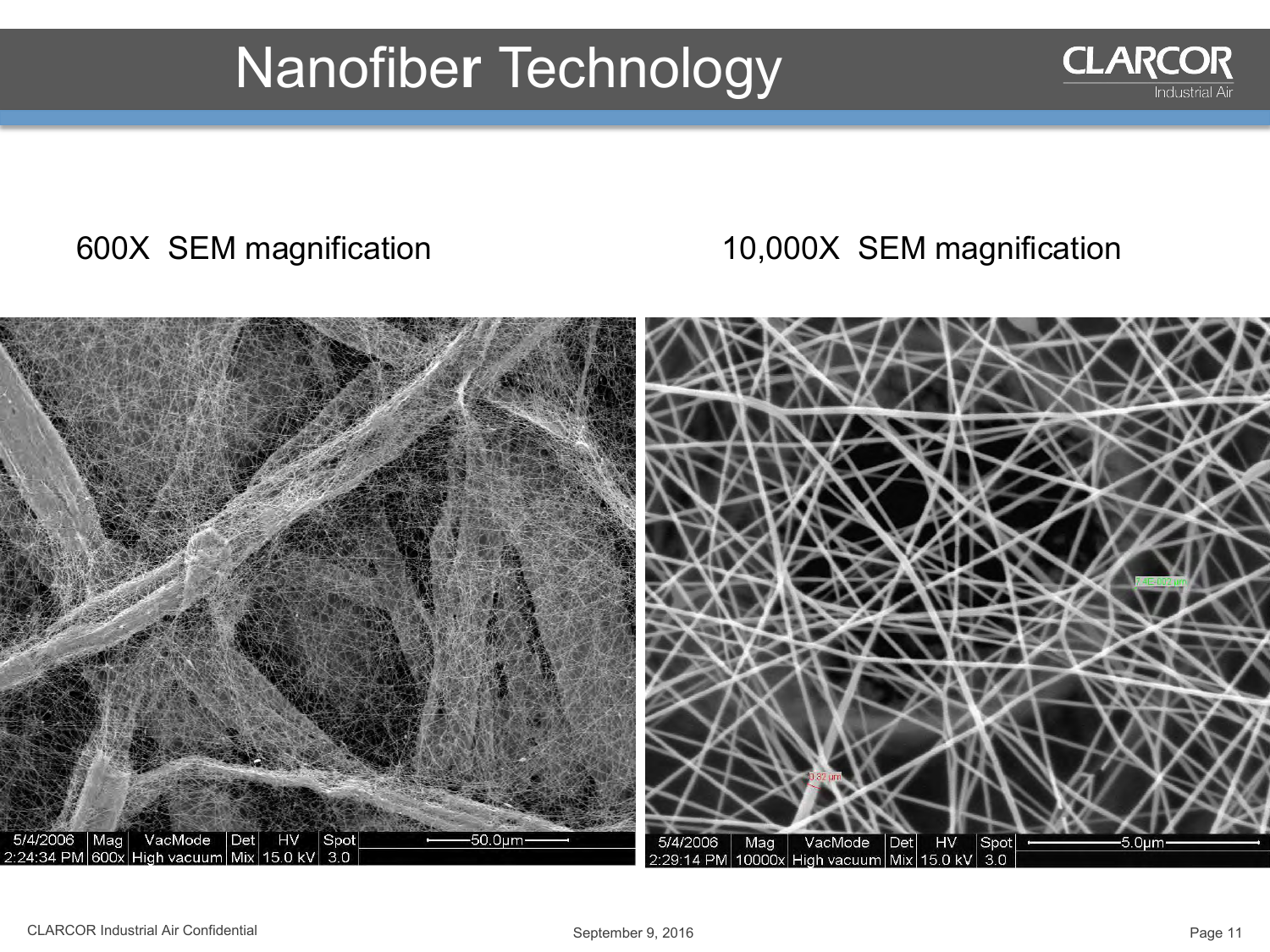#### Nanofibe**r** Technology

#### *Benefits:*

Extended filter life = Lower Cost of Ownership Lower labor costs Fewer filter changes required Less handling required by shipping/receiving Reduce the need for on site storage Lower disposal costs No need for frequent filter cleaning/recycling

ndustrial A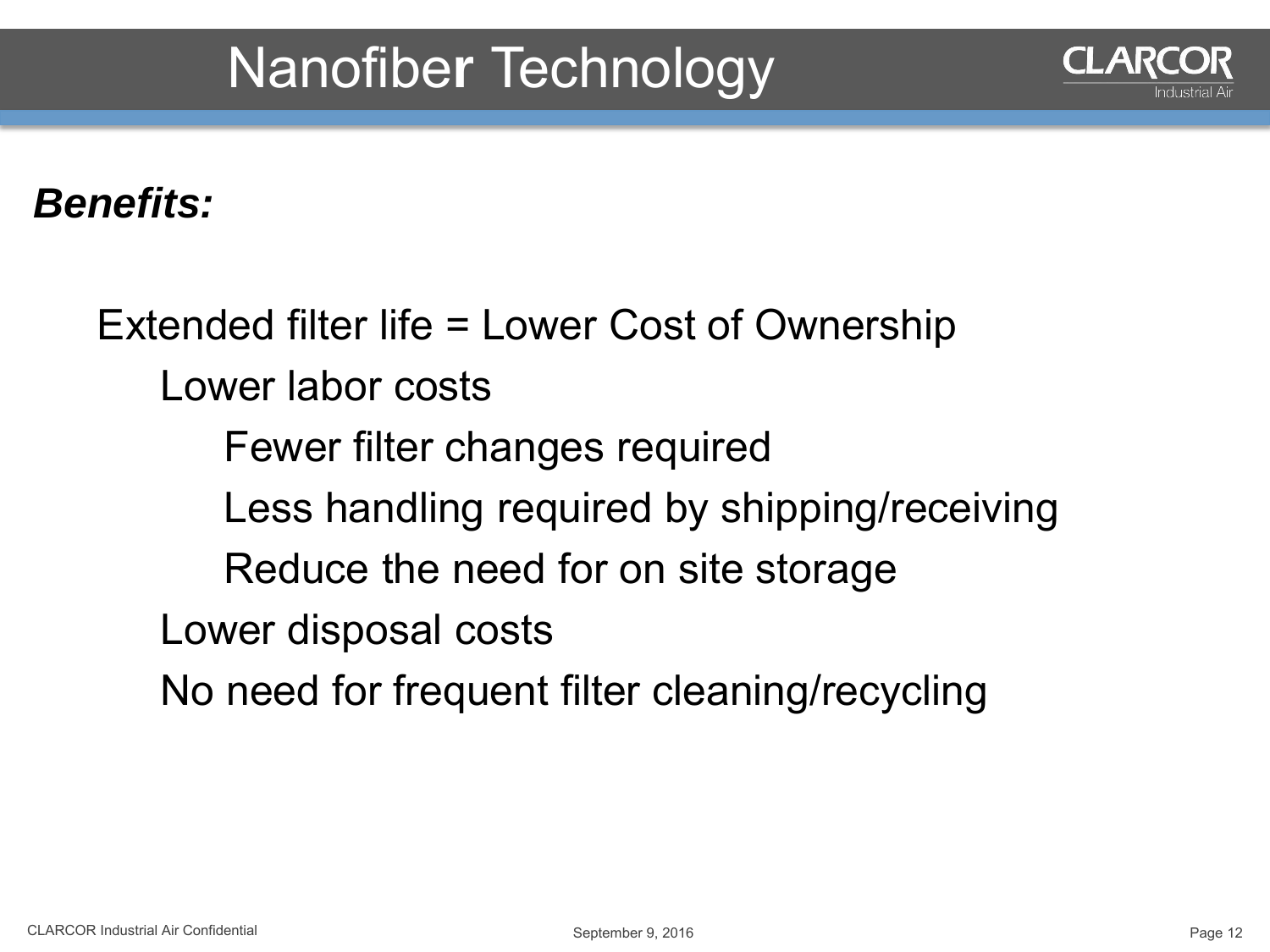#### Pulse Jet Collector



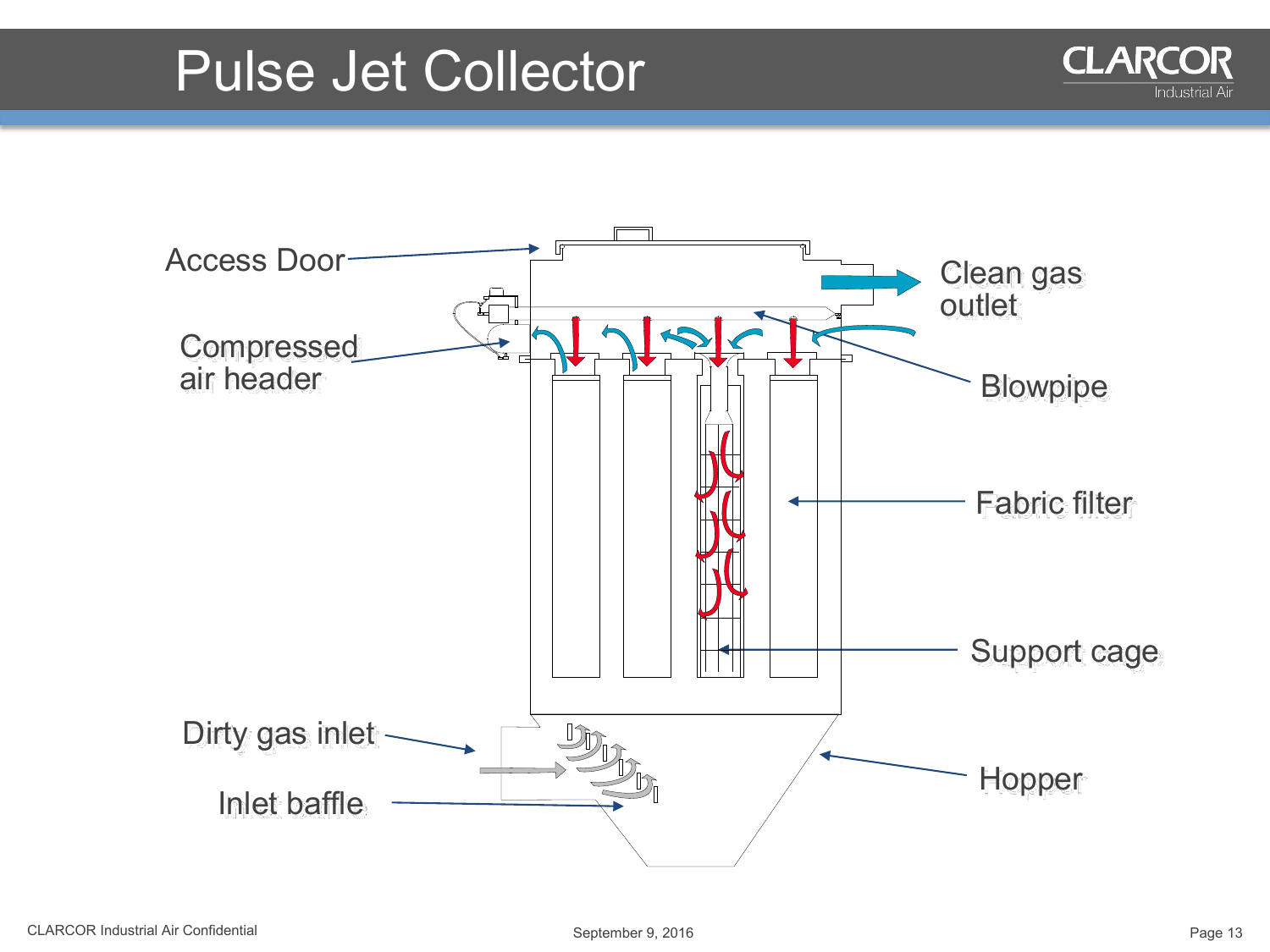## Typical Filters



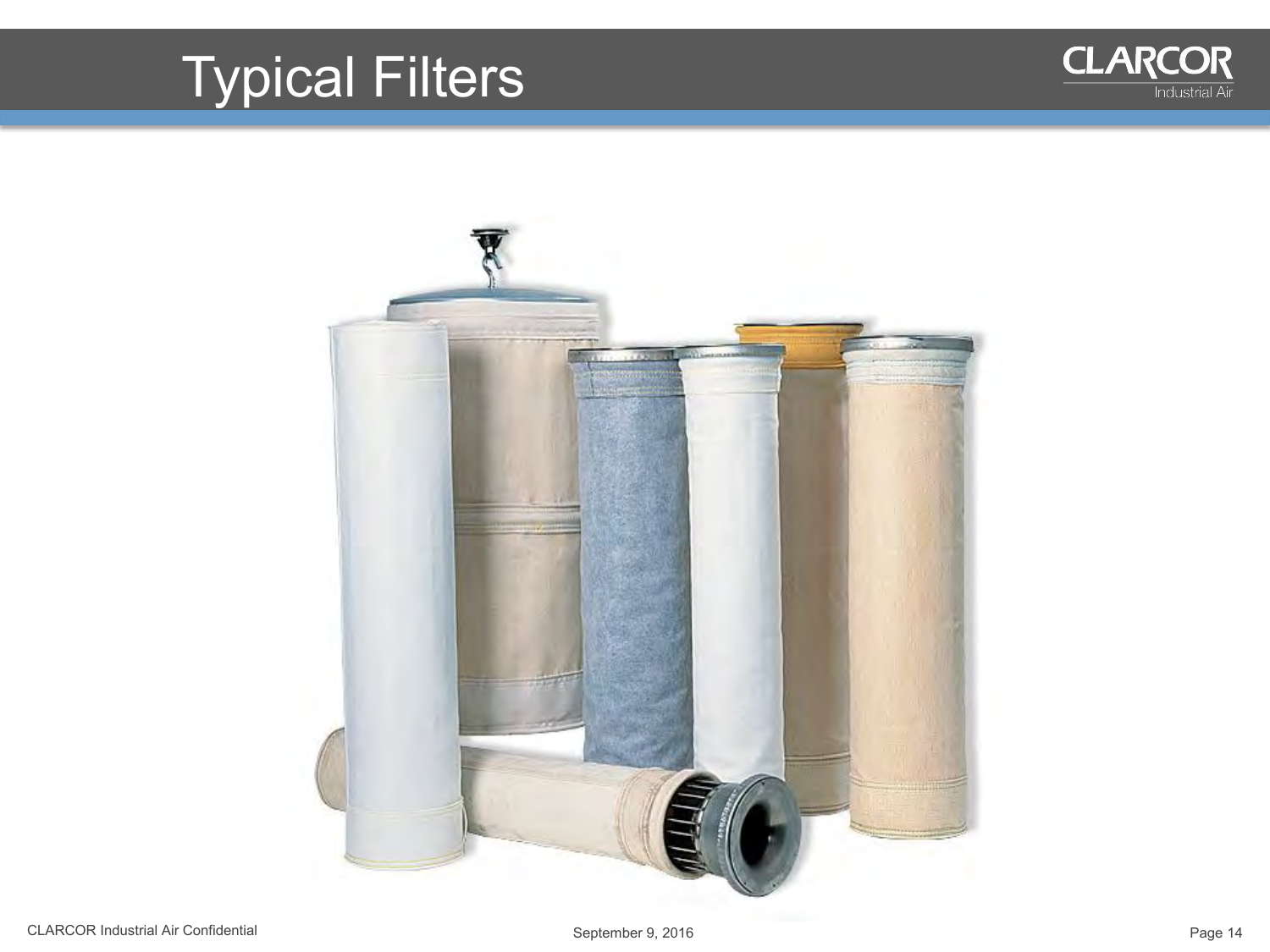

#### Tubesheet or Cell Plate

- The steel plate with holes to which the open ends of the bags are connected
- Separates the clean side from the dirty side of the baghouse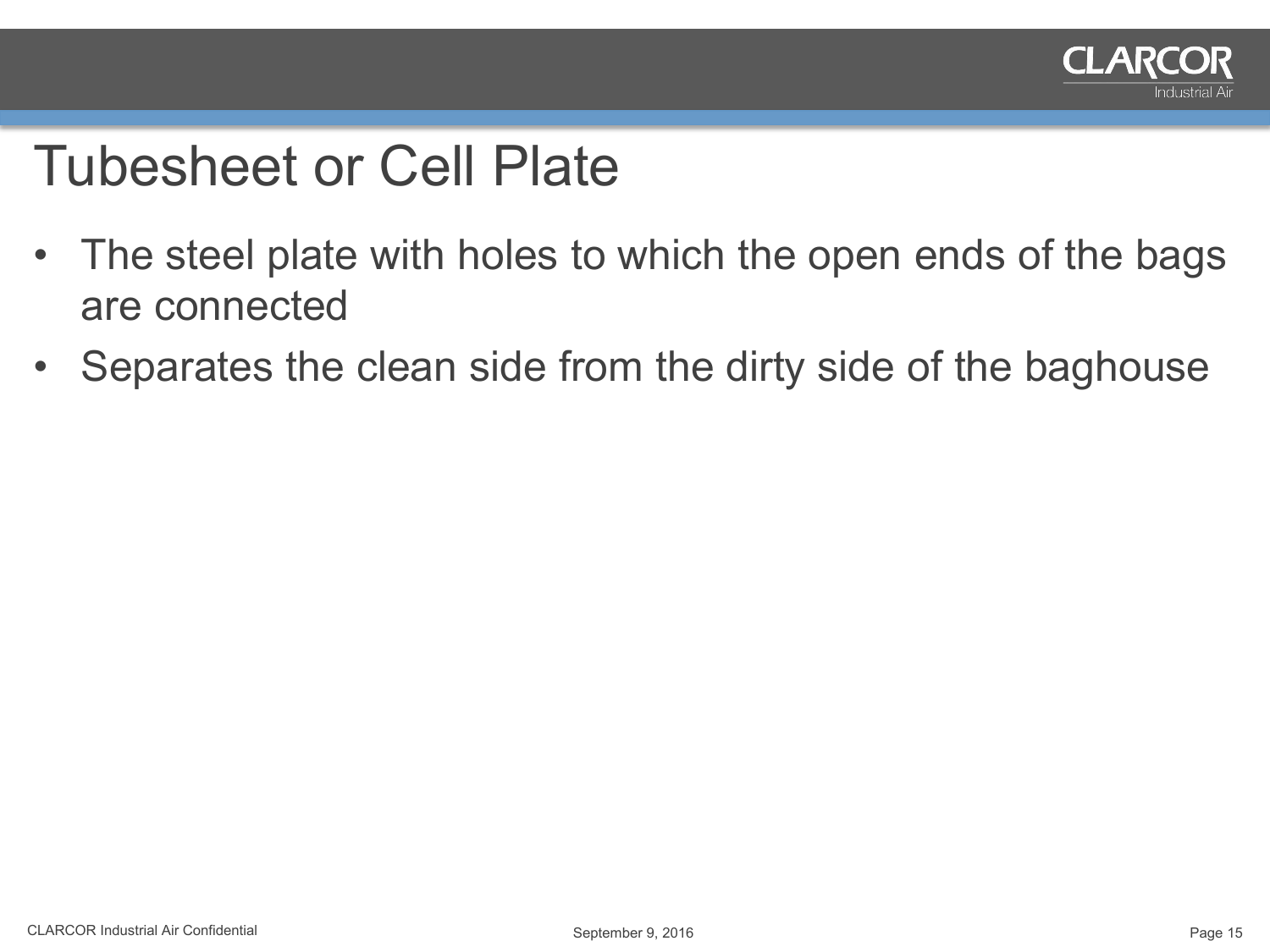

### Grain Loading

The amount of particulate by weight in a given volume of air, usually specified in grains/cubic foot (or grams/cubic meter)

> **1 lb (0.454 kg) = 7000 grains 1 kg = 15,432 grains**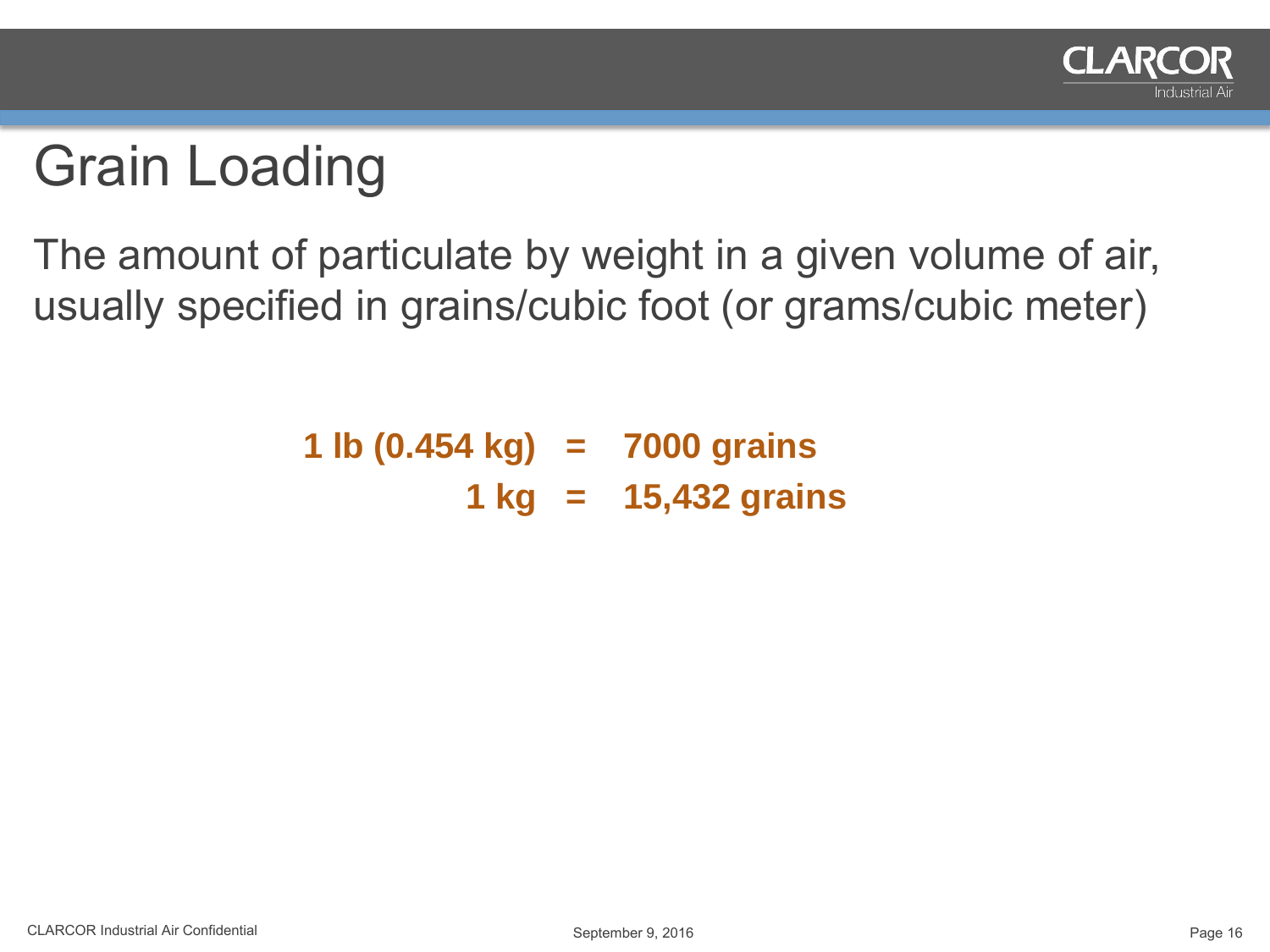

#### Air-to-Cloth Calculations

#### **Air-to-cloth ratio = ACFM ÷ total filter area**

Total  $#$  filters  $x$  sq/ft per filter = total filter area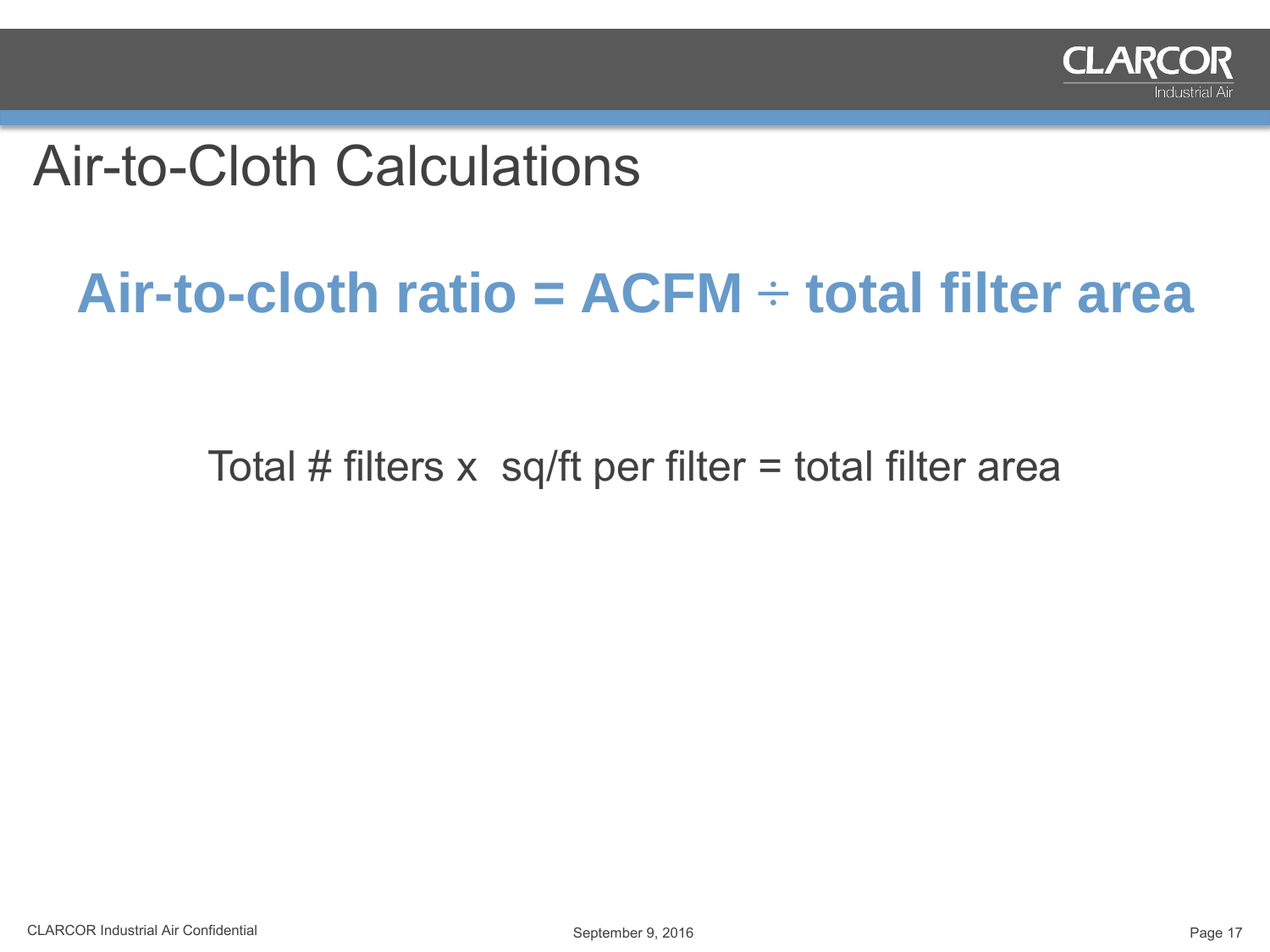

#### Magnehelic\* Gauge



#### \*Trademarks are property of their respective owners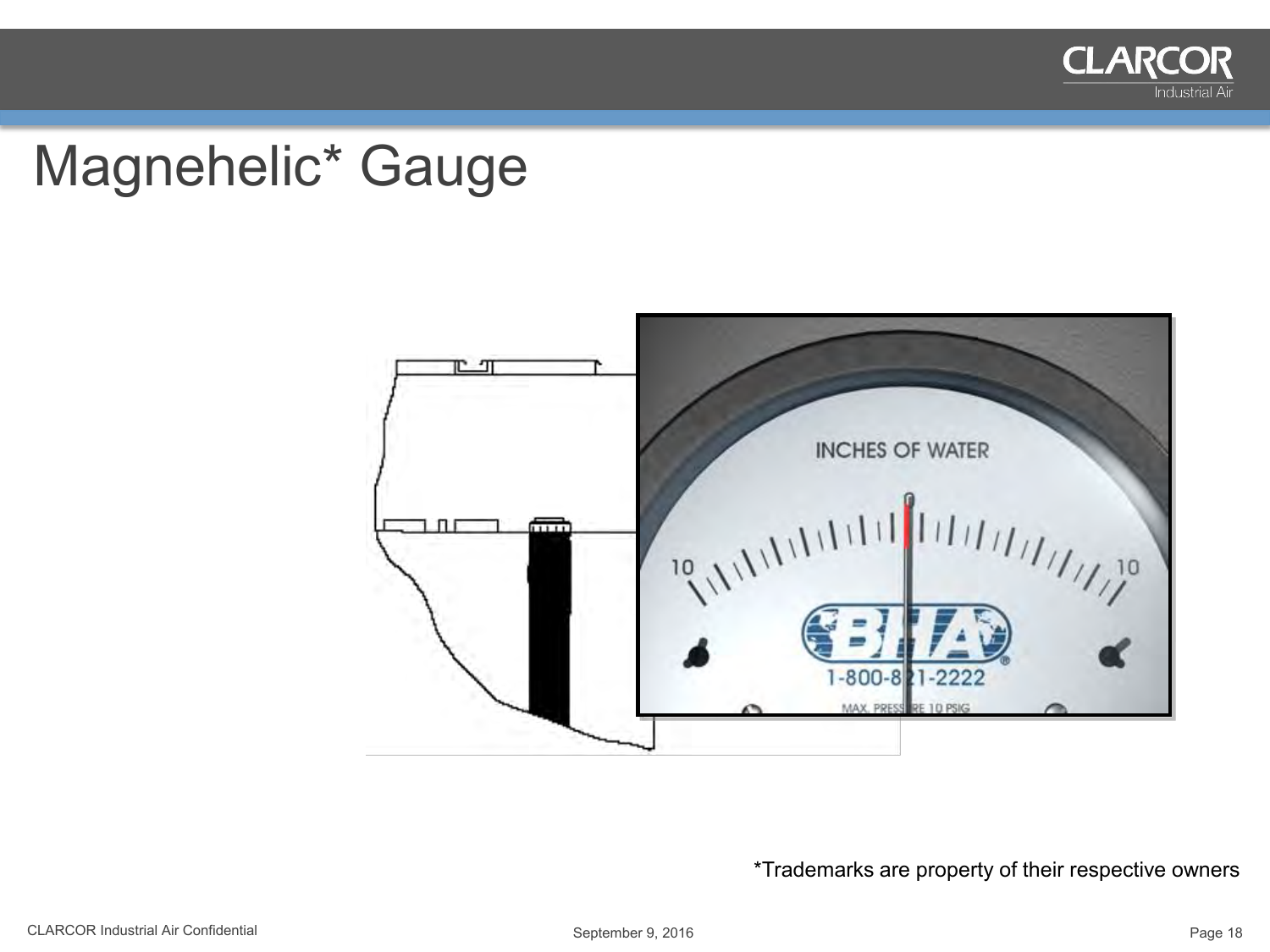

#### Differential Pressure

- Pressure difference between two points in a dust collection system
- Typically measure across a tube-sheet in inches of water column
- Instruments used to measure DP are:
	- U-tube manometers
	- Magnehelic\* Gauges
	- Photohelic\* Gauges
	- Pressure Transducers



\*Trademarks are property of their respective owners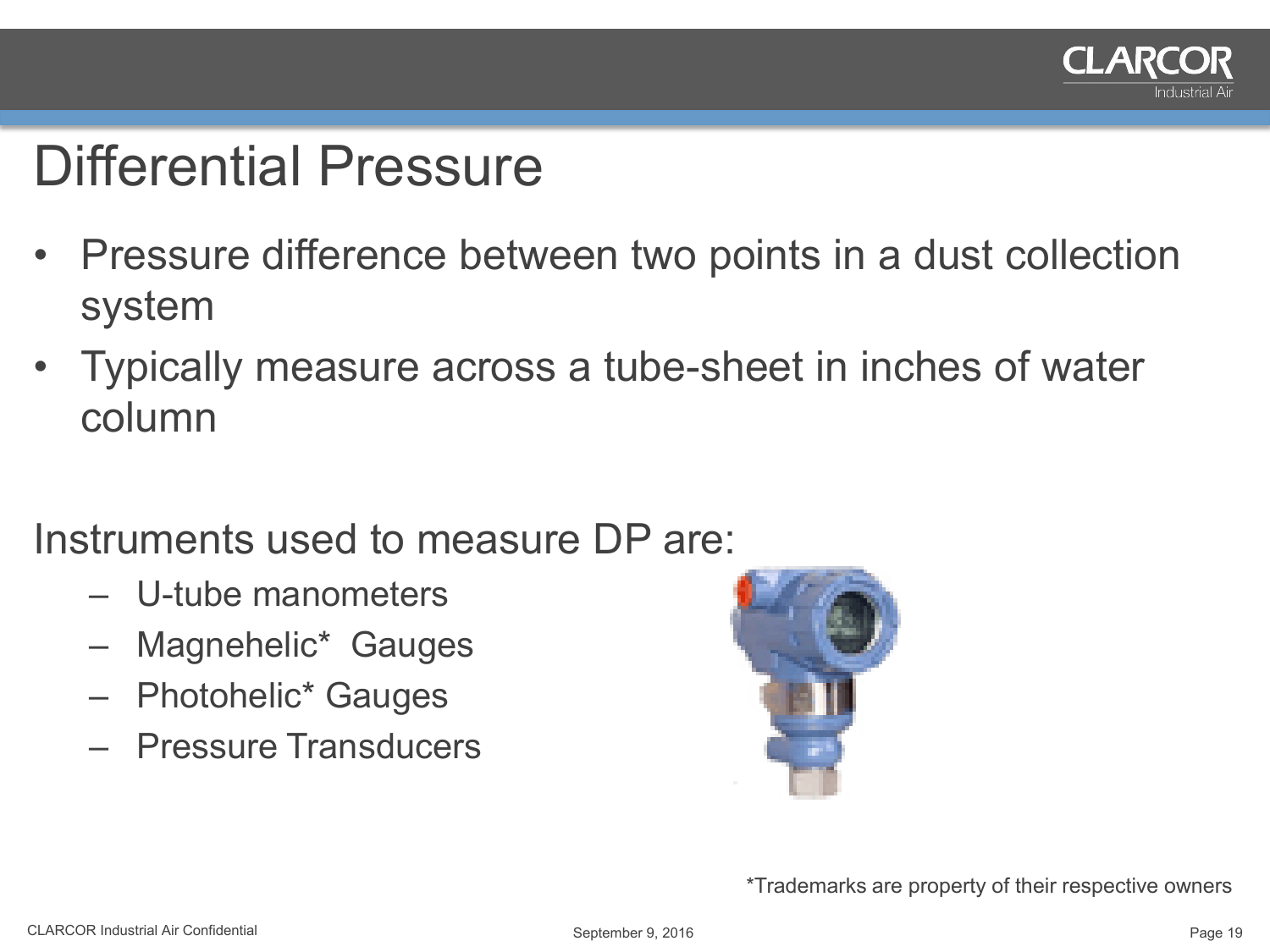

#### Inch of Water

- A unit of pressure equal to the pressure exerted by a column of liquid water one inch high at standard conditions (70 degrees at sea level)
- Usually expressed as inches in water gauge (w.g) or water column (w.c)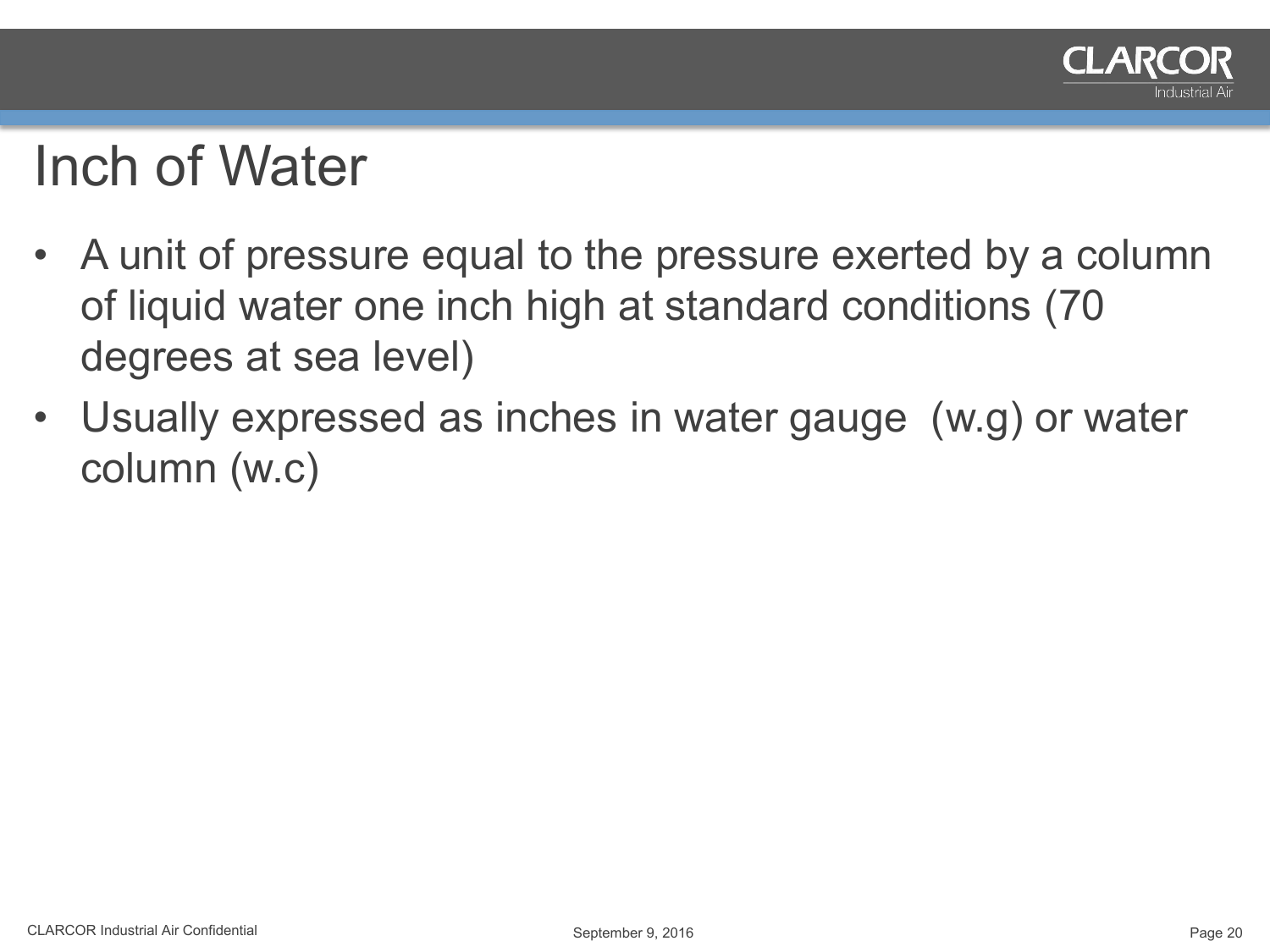

#### Common Problems in Pulse Jets:

Fine Particle Emissions

 Particulate bleed through of conventional felts Aggressive design – high filtration velocities

 $\Box$  High Differential Pressure – Loss of Airflow High air-to-cloth ratios Poor cleaning mechanism efficiency Extra drag across filter due to primary dust cake.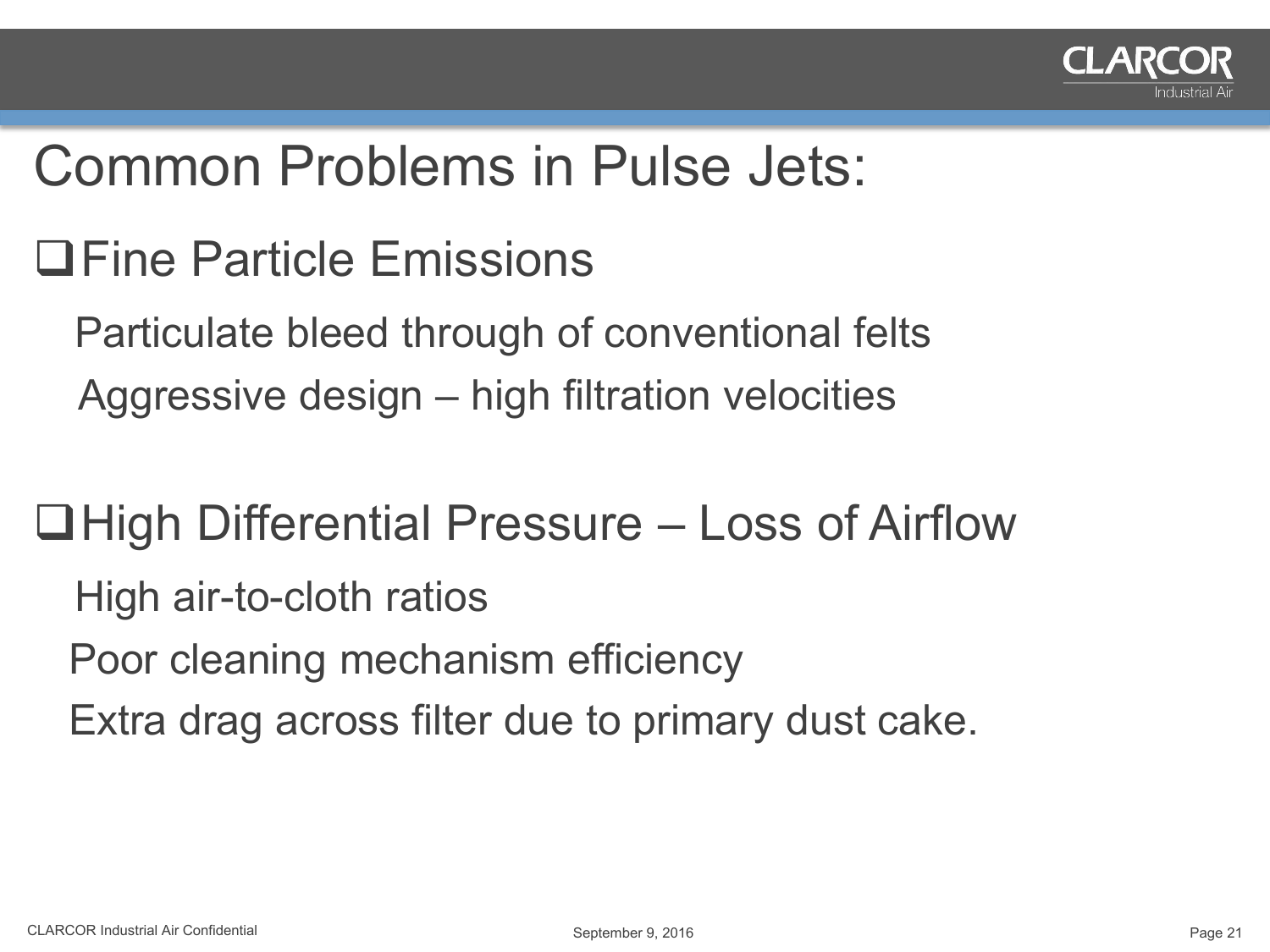

#### Common Problems in Pulse Jets:

- Abrasion Failure
	- Filters located in direct line of inlet gas stream
- Difficult Installation Bottom Load
	- Extra downtime to handle multiple and bulky components Accurate installation of multiple filter components
- Aggressive Cleaning Cycles

Accelerated pulse cleaning causes premature flex failure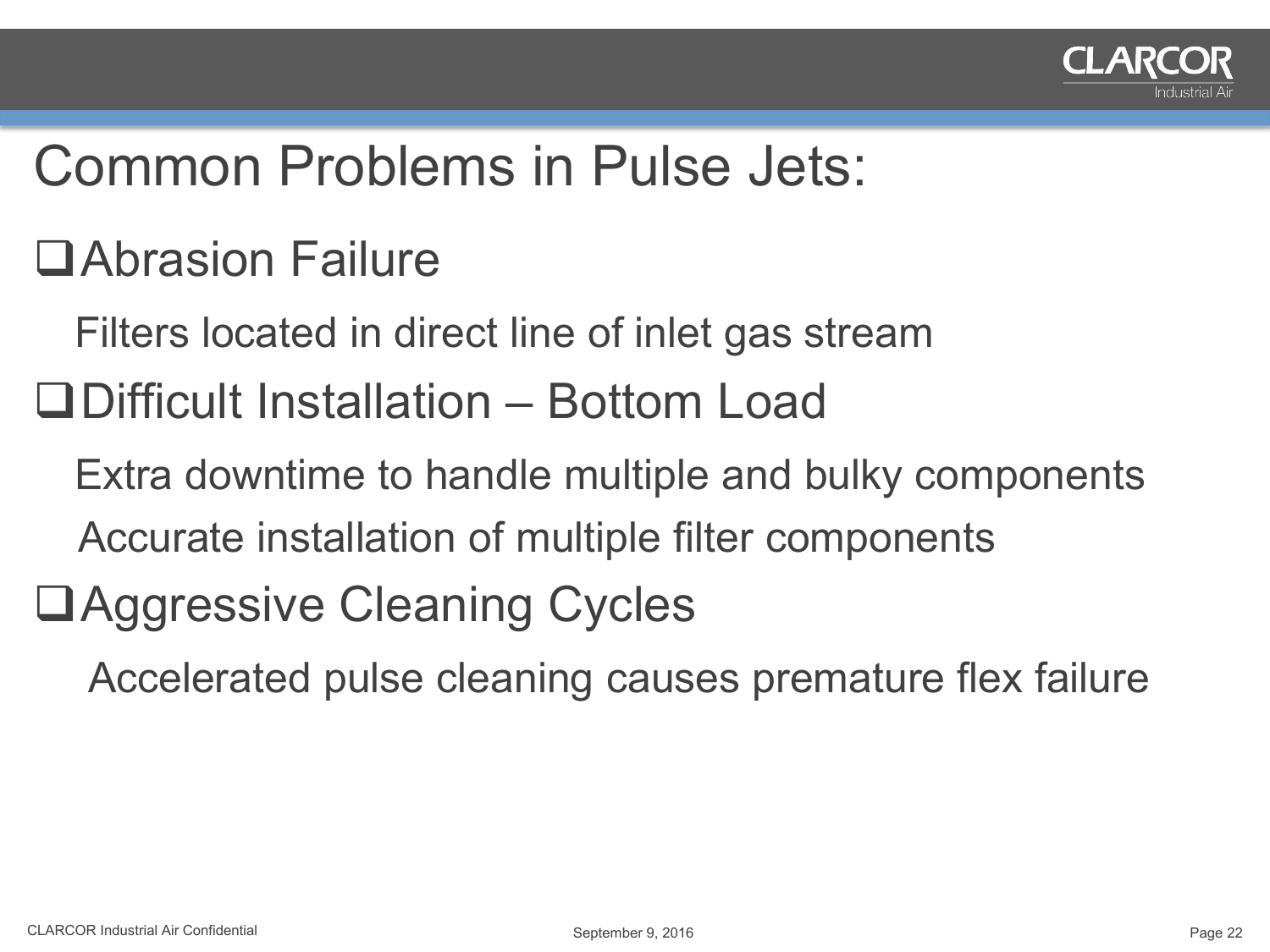

#### High DP/Loss of Airflow